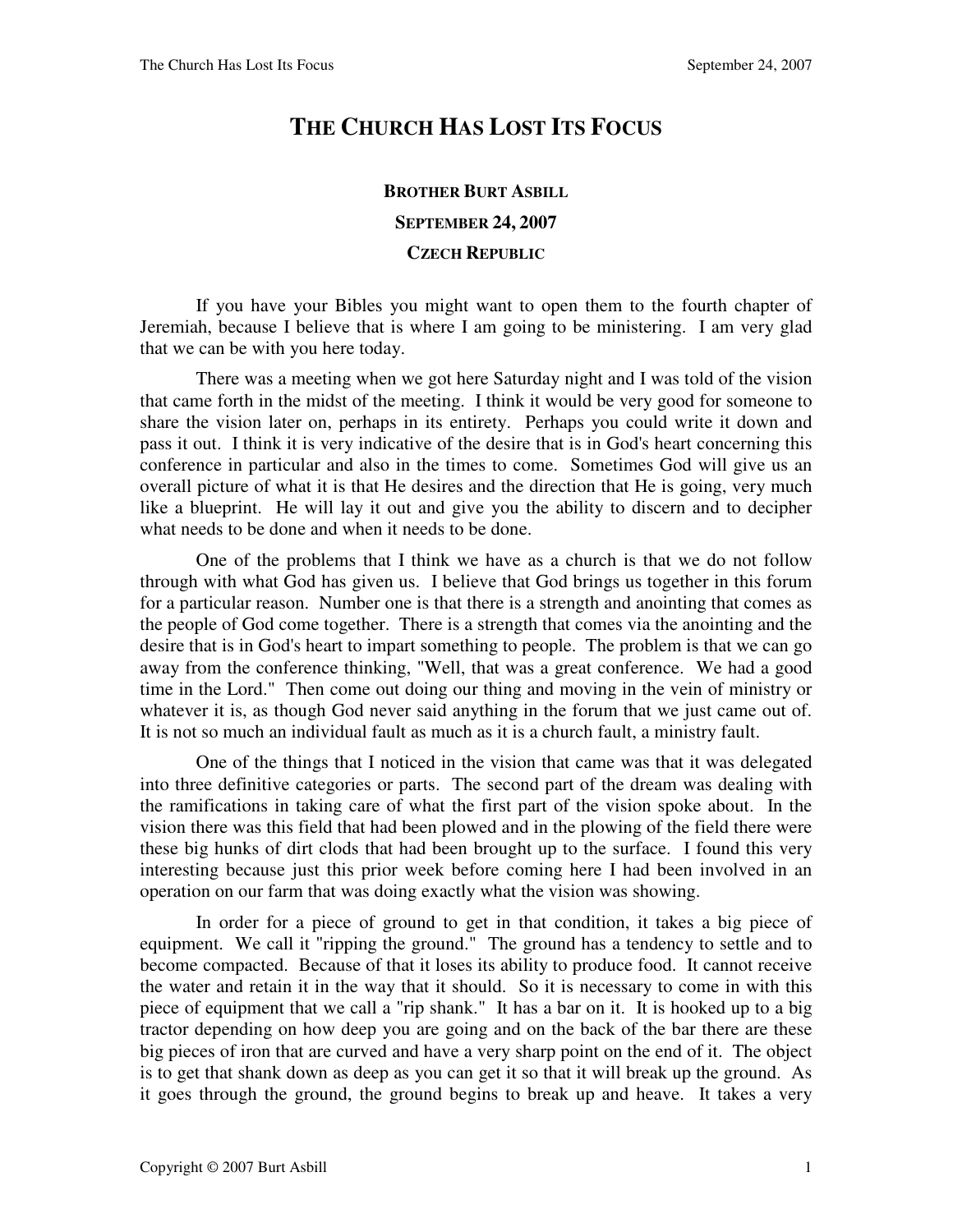strong tractor to pull it if you want to go deep and break up the ground the way that it should be broken up.

All of this is pertinent to you and me. It is pertinent to the position that we are in and the desire that we have for God, or the need that we see in our lives for God. Instead of a tractor and a piece of equipment, what God uses in our lives is tribulation. Of course all of you like tribulation, right? We may seem to like it before, but never during and always afterwards (that is if it turns out all right). The church today has a problem with the word of God. The word of God is designed to go deep down into the innermost recesses of our heart. Usually it doesn't penetrate very much farther than that portion of our brain that works our mouth. That means that we can hear it and we can talk it but we are not so much interested in walking it. One of the problems we have with these types of gatherings is that as the word of God comes forth, the church does not take what is being spoken, breaking it down so that we, as a people, might be able to assimilate it and translate it from theology into the reality of our lives. Hallelujah.

God is not interested in just making us better people. God is interested in changing us totally, completely and irrevocably so that we are never the same again. Hallelujah. Can you say, "Praise the Lord"?

We as the church are entering into a new dispensation with God. It used to be that by hook or by crook God would pull you into Himself. I mean, I didn't get saved because I wanted to get saved. I got saved because God wanted me to be saved, because I really didn't love God in the beginning. I really loved myself more than I loved God. So God had to create situations that He put me in that were outside of my ability to cope. He had to press me towards that edge of that precipice of hell and then push me just enough until I could not maintain my equilibrium. As I felt myself falling, what did I do? I cried, "GOD, HELP ME!" Can you say "amen," or am I the only one that God had to treat that way? God wanted me saved more than I wanted to be saved.

I was a rebellious child. I was a rebellious young man and I liked to participate in what the Bible calls "sin." But God knew the end of my ways and my destructive nature that was going to bring me to an everlasting place of torment and He did not want me in that position. Hallelujah. I can probably say that I am more appreciative of the grace of God because of the knowledge that I have of my propensity to be bad. Glory to God. Glory to God. I have come to the conscious conclusion, not subliminal, not back there somehow in an imaginary realm… I have come to a conscious cognizant position of knowledge that "in me dwelleth no good thing" (Romans 7:18a).

I think about the grace of God that saved me. I think of the divine intervention of God in spite of my rebellion, in spite of my stubbornness. Of course you are probably not stubborn, right? You probably don't even know how to spell the word "rebellion," right? Because of my rebellion, my pride in who I am and what I am, all of that was rejecting God; pushing God away! Yet God in His magnificent magnanimities reached down into my personal hell and picked me up. Do you know what? We could just go one by one by one by one by one by one and listen to testimony after testimony of the capacity of God to save to the uttermost!

My goodness. You are still in your seats. You are still in your seats. I can't believe it. I think you have glue on your chairs.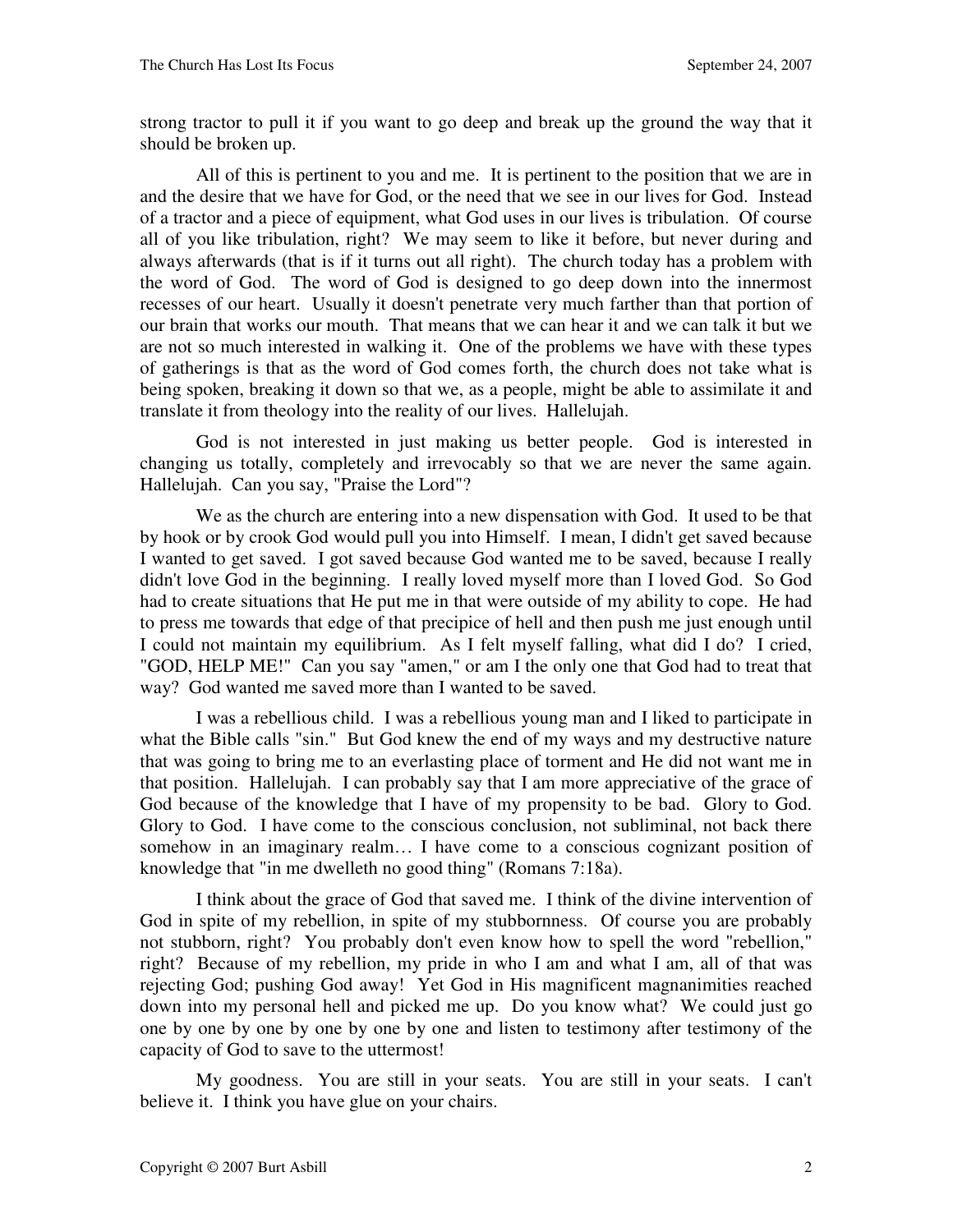If it wasn't just the fact of my salvation, I can begin to think of the impossibility of my situation, the darkness of it, the death of it, and the hoards of hell as they have encroached upon it. God, by virtue of His own being, opened up Himself just a little bit. Light coming forth! Light coming forth! Darkness splitting! EARTHQUAKE! Up out of the grave comes a dead one who is no longer dead, but is ALIVE! Glory to God! Glory to God!

So how is it that we can be a people that do not want tribulation? How is it that we can be a people that do not want trouble? Not for the sake of the trouble, not for the sake of the tribulation, but for the sake of the hope of the glory that comes forth out of the midst of that trouble and that desolation. "Oh grave, where is thy victory?" "Oh grave, where is thy victory? Oh death, where is thy sting?" (I Corinthians 15:55). Loose them! Loose them! Energizing power! My goodness! My goodness! How is it that I could desire anything else and yet I do? Let it splash, let it sparkle, let it fizzle and my eyes begin to go in that direction. My heart begins to yearn.

I think we are entering into a new dispensation. It is not a dispensation of God coercing you or working you over, dragging you, manipulating your circumstances so that you have no other way to go. I think we are entering into a dispensation of "whosoever will." You have to desire God as God has desired you. You have to learn God. You have to love God even as God has loved you. There is something that God is requiring of the church in this hour. It is that they begin to learn the position and the nature and to develop the disposition of giving out of themselves for the sake of God.

Chapter 4 of Jeremiah is a hard chapter. There are a lot of books in this Bible that are hard chapters. But it seems to me that Jeremiah has more. Verse 1, *If thou wilt return, O Israel, saith the LORD, return unto me: and if thou wilt put away thine abominations out of my sight, then shalt thou not remove. <sup>2</sup>And thou shalt swear, The LORD liveth, in truth, in judgment, and in righteousness; and the nations shall bless themselves in him, and in him shall they glory.* Hallelujah. Hallelujah.

There is a scripture in Isaiah where it was talking about the Spirit of God and I believe that it was talking about the Spirit of Christ. It says that God would come and that He would lay judgment to the line. Isaiah 28:16, *Therefore thus saith the Lord GOD, Behold, I lay in Zion for a foundation a stone, a tried stone, a precious corner stone, a sure foundation: he that believeth shall not make haste.<sup>17</sup>Judgment also will I lay to the line, and righteousness to the plummet: and the hail shall sweep away the refuge of lies, and the waters shall overflow the hiding place.*

 I think the church has lost its focus. I hope you won't misunderstand what I am saying and I hope that you don't go out of here and misquote me. But I believe that the church has lost the objective. I believe that one of the operations of the church should be the saving of souls, evangelism, but I think that is a by-product. I think the church should be involved in Christian activities and expanding the borders of their tent, but that is not the main objective. Nor is it a sign of your success in God, if the word that you hold is something other and more than the fact of those things that are working in a Christian environment. All of those things are by-products. If they become the thing that we are focusing upon then we have missed the objective of why it is that God made us Christian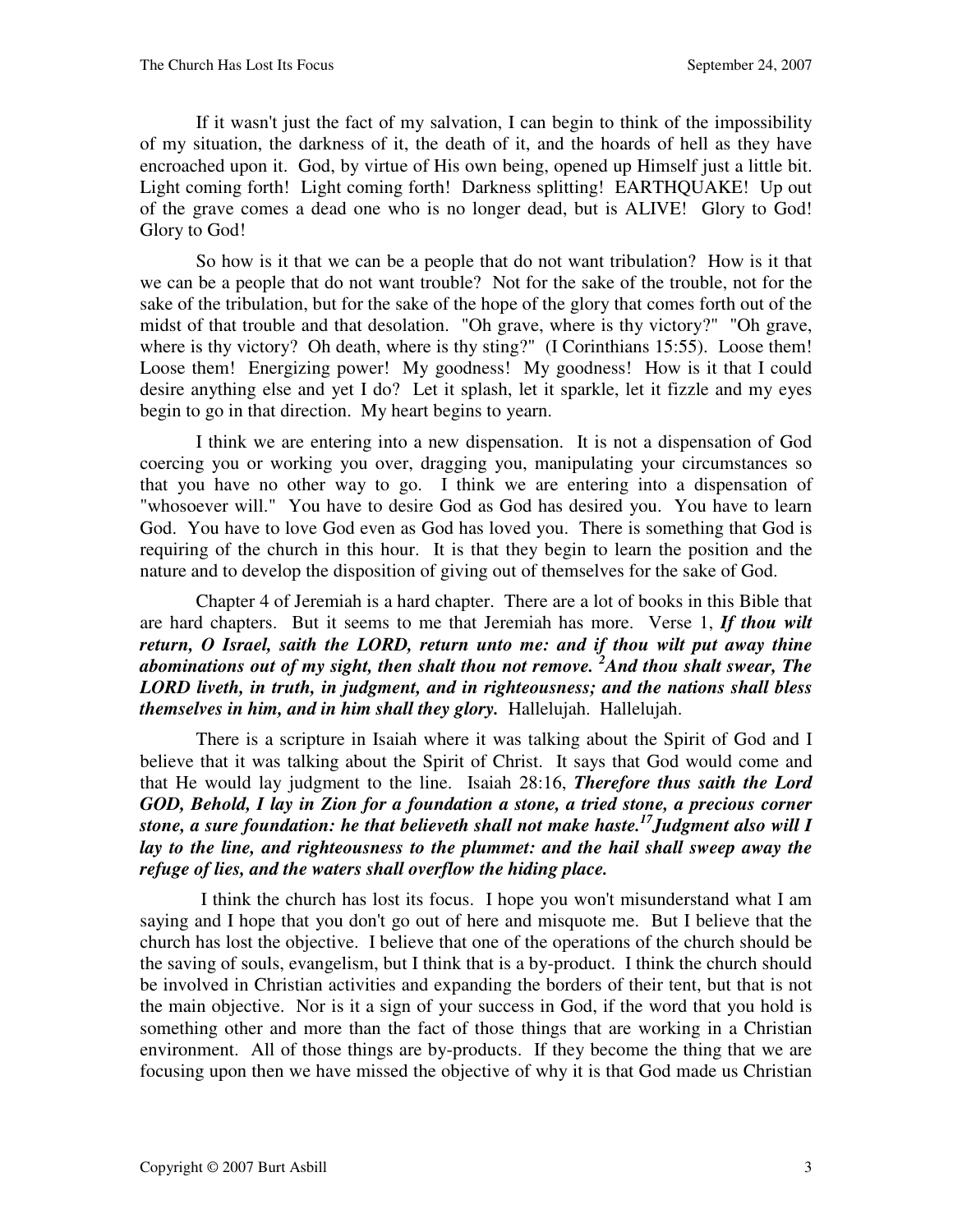in the beginning. We can get very busy being Christian and not obtain the position and the relationship with God that the word that we are hearing desires to produce. My God.

If you wanted to make heaven, then what you need is an Evangelical word. If you wanted to make heaven filled with the Spirit, or baptized with the Holy Ghost, you need a Pentecostal word. But we are not preaching and God is not speaking an Evangelical or a Pentecostal word. That is not the word that you and I have heard. It is not just to be a church going member. It is not just to be a part of a congregation of people who are worshipping and praising the Lord. That is not the intent of the word that you and I have heard.

God is not preaching a word of discipleship. Hello! God is not preaching a word of discipleship. God does not want disciples. If God wanted disciples the Bible would have ended with the twelve apostles. He would have achieved the objective that He wanted in the very beginning when He had His twelve apostles. God does not want disciples.

GOD WANTS SONS! GOD WANTS SONS! He doesn't want "children" sons. He doesn't want "adolescent" sons. He doesn't want a lot of havoc and confusion with somebody trying to rule over another and trying to corral everybody and bring them into a place of submission.

GOD WANTS WALKING, TALKING, MATURE SONS! Those that are attached to Him first and not first to each other. I can have great harmony with my brother. I can walk together with my brother. I can do great things with my brother. But if I have missed the objective of God then I have disappointed or frustrated the grace that God has given me. My God! I have frustrated the grace of God that He has given me because I am not achieving His objective. I am not appropriating His reality into my life.

If I am a son and this brother here is a son then we walk together, not because we are in agreement, but because we are hearing the same word, the same thought is coming from the same Head. This foot moves and that foot moves together in unison and in unity. My God! We need to be careful that we don't become a bunch of little "pastors" or a bunch of little congregational people bowing down to the "pastor".

Brother George had a dream. He had this remote starter for his car and he was counseled by the ministry that the ministry never boxes their cars in where they can't get away. Well, maybe you don't understand what that means, but I have a very good understanding of it. Sometimes a "quick get-away" is a thing that is needed.

The church has lost its vision or place of focus. First of all, it is the church and the operation of it and those that have a responsibility as far as ministry is concerned. Then it is in the congregational aspect of those of you who are just sitting there like "bumps on a log." You hear a word and then you go out and you live like hell. You have all of the propensities and the problems, and nothing ever changes. Oh, you may become more frustrated. You may become a little more desperate maybe. But overall you seem to be satisfied with your position and with the status quo of your circumstance and all of the time you hold within your grasp the power to change. But you don't change and it is not because you can't change.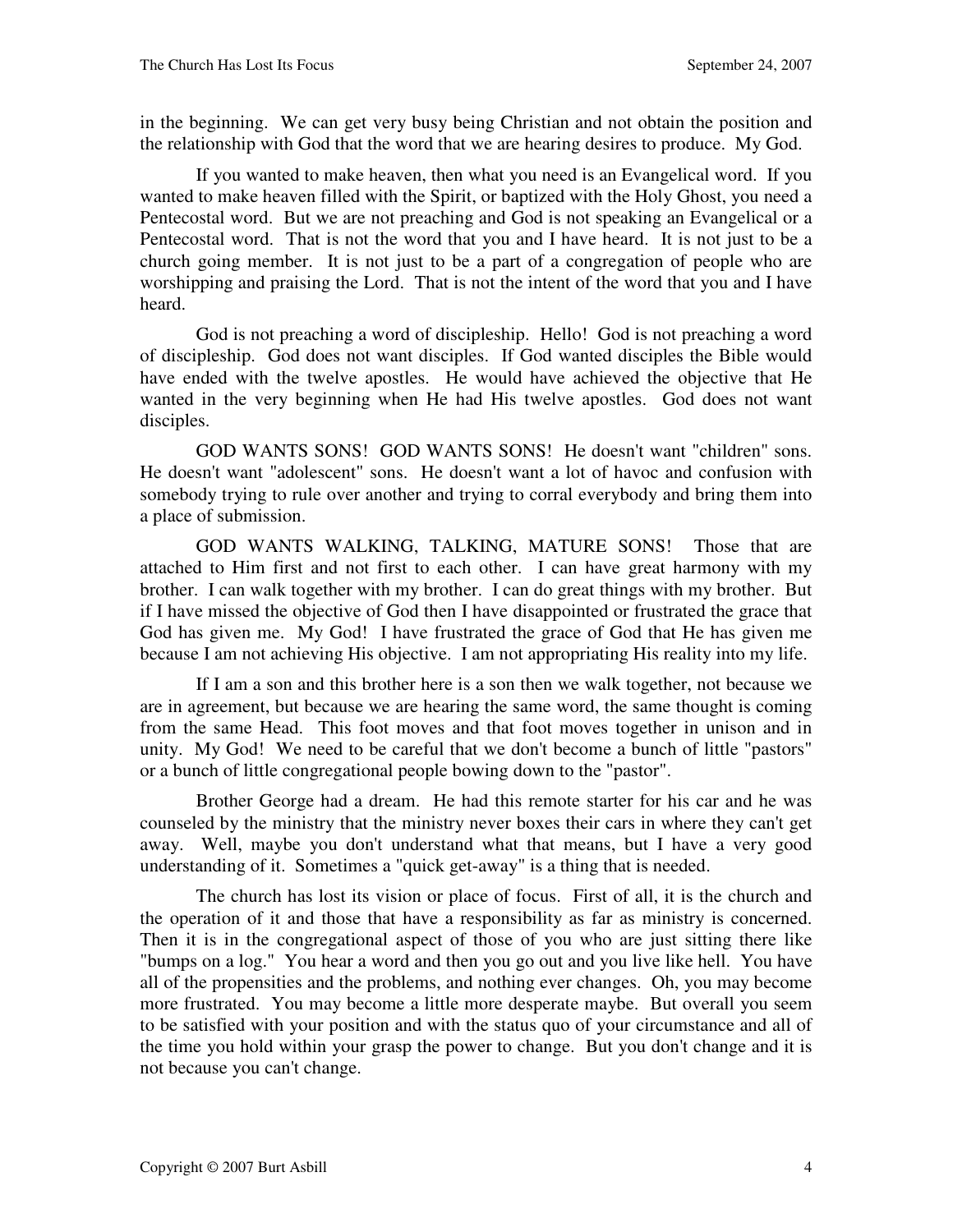My Bible tells me that there is nothing impossible with God (Matthew 19:26). God has demonstrated with this person right here the reality of change. I think that if I know that I have the ability to change, knowing what I am and who I am and the propensity that I have as far as my flesh is concerned, there is within my grasp a rod of authority that gives me the ability to make the difference. Hello! The only reason that I will not change or cannot change is because I do not want to change. Hello! Let me put it another way. It is because I want something else out there that is not of God. Loose! Loose!

You know my hopes, my aspirations, my desire can be perfectly "religious." "Oh God, I just want to bless the people. That is all I want to do." But all the time it is ME that wants to bless the people. It is not the Spirit of God. It is not the compassion of God that is in my heart for the people. Loose! Hallelujah. The only way that I am able to come to that position is if I allow the workings of the cross to be worked out in my life.

Brother Leonard Ravenhill says that the foot of the cross is always crowded. There never seems to be enough room at the foot of the cross, but there is always room on the cross. We either want to huddle at the base of it or we want to put it on our back and carry it, but who in their right mind wants to lay on it? We have lost our focus. We have lost our objective. Fool, don't you know that: "except a corn of wheat fall into the ground and die, it abideth alone:" (John 12:24)? It abideth alone! Oh "sonship!" When I first heard this word of sonship, oh boy! My heart started beating; visions started happening. I could see myself with a nice big crown with robes of splendor wrapped around me with a golden scepter. Huh? Is it a scepter or a baseball bat, you know what I mean? "If you don't submit to my authority, I will use my scepter on you." I kind of missed something in the equation. Of course you are probably not like that. Remember James and John? "I want to be on your left hand." I wonder how they came to the conclusion who would be on what side? I wonder if there was even a squabbling in and amongst them. "I don't want to be on His left side. I want to be on His right side." "Well no, you can't be on His right side because I am." Of course you never thought that way did you? Ruling and reigning with Christ. Well, I think that we have the concept that because He did it, we don't have to do it. My goodness. We have lost it somewhere.

The devil comes in and he wreaks havoc in the church: cancers, all kinds of maladies, physical, mentally, emotionally, depression, thoughts of suicide. Why? Because we have lost our focus. We are so possessive of the things around us. "This is mine!" "This is mine!" "This is mine!" "This is mine!" We have lost our focus and if you don't think that this word is a serious word, then you are mistaken. If you think that you can neglect the fact of what it is that God is speaking, you are mistaken. There are so many examples in the Bible that I cannot even imagine what it was that God put the children of Israel through in a literal natural sense to demonstrate the seriousness of our set of circumstances.

We like to think that we are God's little honeys. We like to think that we are right up there somewhere in God's sublime unconditional satisfaction. Hallelujah. I don't believe that is the condition. I don't believe that is the set of circumstances. I believe that God is very saddened over the position of the church. God is looking for sons, not disciples.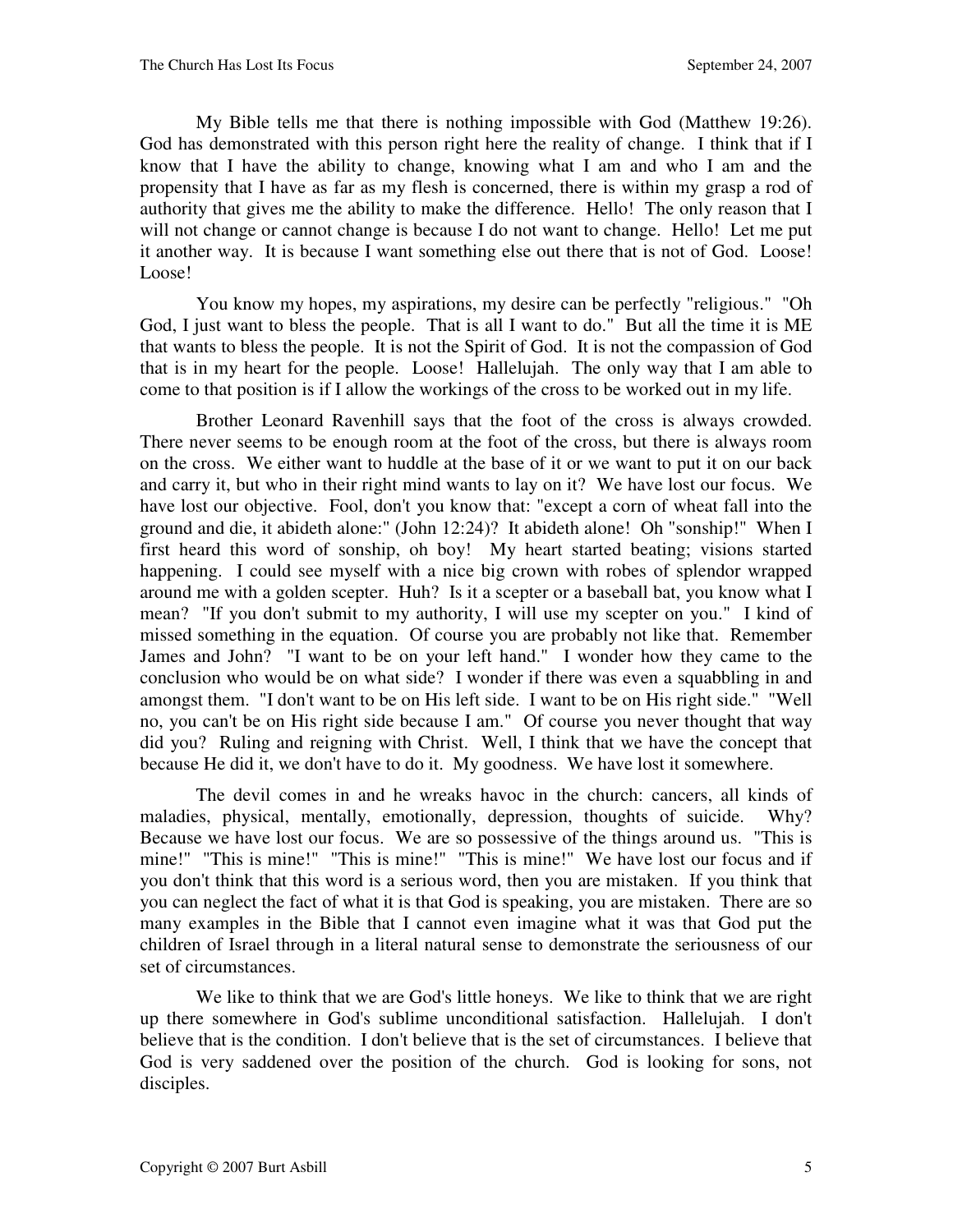Can I share with you a little bit of revelation, a little bit of light that God gave me one day? It has to do with the Garden of Gethsemane. For three and a half years these men had walked with Him, talked with Him. Not just in this type of a setting, but they were intimate. They slept and ate with Him. He was going with them through their ups and their downs and their round abouts. Hallelujah. He was bringing them closer and closer to that reality that was in God's heart for them. Can you imagine that kind of environment? Yet a man says to Him, "Show me God!" How much plainer can He be than to say, "Well, Philip, if you have seen me, you have seen the Father."? John 14:8, *Philip saith unto him, Lord, shew us the Father, and it sufficeth us. <sup>9</sup> Jesus saith unto him, Have I been so long time with you, and yet hast thou not known me, Philip? he that hath seen me hath seen the Father; and how sayest thou then, Shew us the Father?*

It is a simple basic foundational concept that God wants sons. Do you know that God can save you? He can fill you with the Holy Ghost. He can make you a good person and you can become an excellent disciple. But He cannot make you a son. You have to want to be a son. You have to want to be a son. You have to want it more than you want yourself. You have to want it more than you want life, because it is going to be required of you to give your life.

You know, by all standards I think that you could probably say that the disciples were good men, especially at the end of the three and a half years. I don't think that you could walk with them, except that you had the spirit of perdition, and NOT change. Now let me tell you something. You are ALL born with the spirit of perdition. HELLO! You are all born dead! You were all conceived in sin. You were brought forth in iniquity. You lived for the devil until God came and intervened in your life, but when God came into your life and deposited within your soul the seed that is called Christ, that did not automatically eradicate or move out of the way that sin nature. What it did is put you in a position of control. My God! It puts you in a position of control. Do you understand what I am saying? You are in control of your destiny!

## YOU ARE IN CONTROL OF YOUR DESTINY!

You have the ability to decide at the end of the day where you are going to be and it can be in spite of God's desire for you. My goodness. We are so self-absorbed, so selforientated, so self-conscious.

Go to Jeremiah 4:3. Four is the number of tribulation, three is the number of fulness. It is the fulness of tribulation. Paul said, "I rejoice in my tribulation (Romans 5:3). Count it exceedingly joyful." When was the last time you said, "Oh boy! I am in trouble again!"? "Oh boy! I am depressed again!" "Oh boy! I am really having an anger fit again!" "Anger is coming again! Oh boy!" "Oh boy! Somebody took advantage of me!" "Oh boy! Hallelujah! They don't like me anymore!" When was the last time? I'll bet it was, "Oh me, oh my!" I'll bet it was, "Oh no! Here we go again!" Or, "Who do they think they are?" Or how about this one? "Why me, LORD?"

I think I am preaching to the wrong people. I have to be preaching to the wrong people. They all seem so happy. Fulness of tribulation. This isn't, "Thus saith Burt." This is "Thus saith the LORD."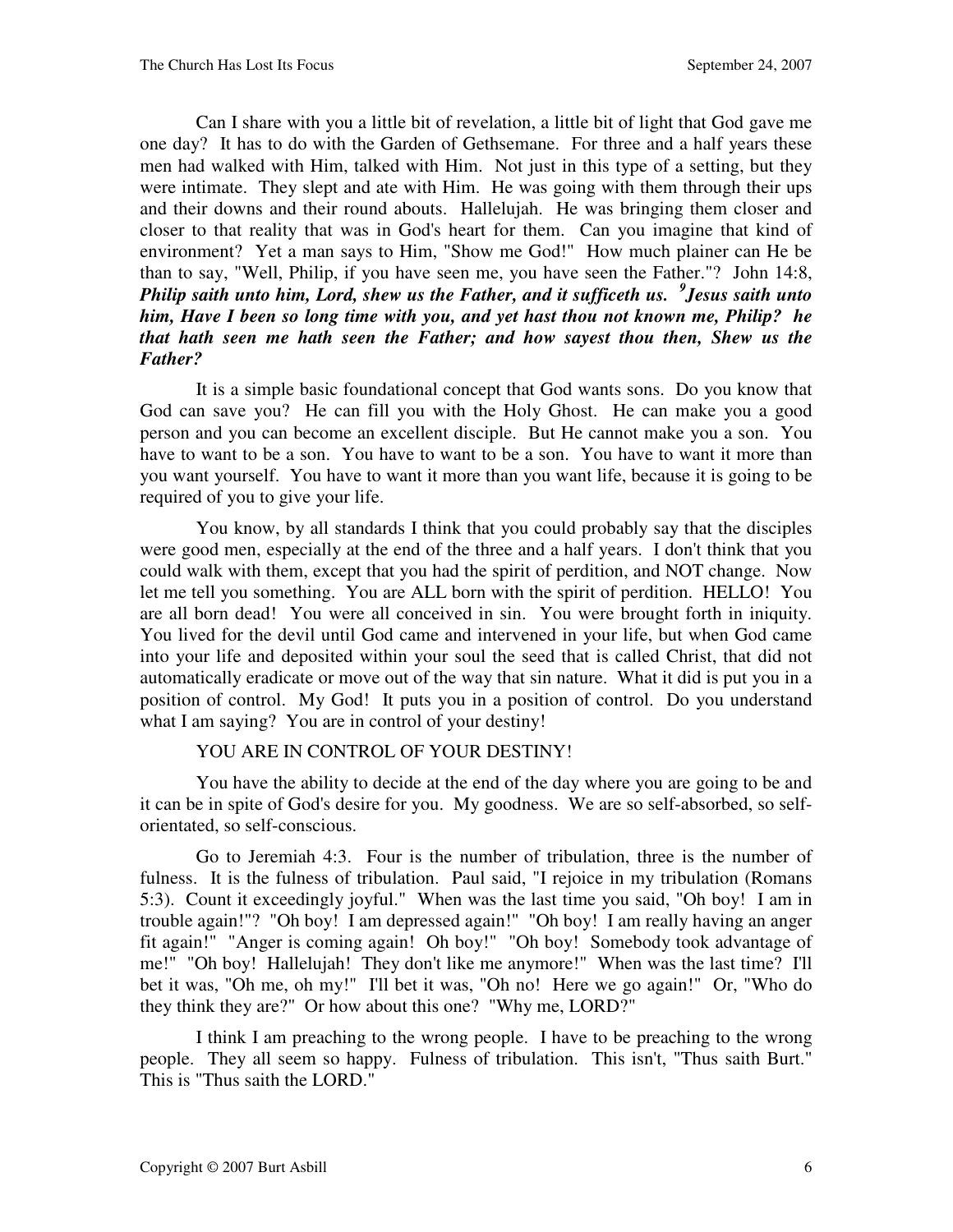Jeremiah 4:3, *For thus saith the LORD to the men of Judah and Jerusalem, Break up your fallow ground, and sow not among thorns.* Do you know that when they talk about Judah, who they are talking about? That the scepter of authority was transferred from the tribe of Levi to the tribe of Judah. Do you know that David was not only king, but he was also priest? God ordered that position for him by not smiting him with death when he came in before Him and he had fellowship there in the presence of God.

Peter says you are what? "But ye are a …peculiar people;" (I Peter 2:9). That is why they put Christians in an insane asylum when things get really tough. They think Christians are crazy because they "hear voices" and see visions. They call it hallucinations.

When He talks about the "men of Judah," where are the men of Judah? I think God is having a hard time finding the men of Judah and I am not talking in the physiological sense, because in Christ Jesus there is neither male nor female. (Galatians 3:28b) There is just one entity, one position, one life, one Son.

For thus saith the LORD to the men of Judah and Jerusalem, Break up your fallow ground, and sow not among thorns. He wasn't talking to the heathen. He wasn't talking to the nominal Christian. He was talking to the called out ones,- the elect of God. The elect and the called out are determined by the word that you are hearing. If you are hearing a word that you are to be a son, then you are an elect. You are not Baptists. You are not Methodists. You are not even "come-out-of-ers." You are not even "end-time church." You are "elect." You are called. You are appointed. You are a "peculiar" person that is being collected and connected to a "peculiar" people.

He started it with Abraham. I don't know why it is that we are so hard of hearing. What did He say to Abraham? "GET THEE UP!" (Genesis 12:1). He didn't wait to translate Abraham. I don't know what Abraham's circumstances were, but I can assume that he must have been somewhat comfortable, and somewhat prosperous. Isn't that what the Bible says? I mean if I had all those goats, cattle, cows, pigs, servants and maidservants, I would assume that I would have been prosperous and successful. So Abraham had to make a decision. Now do you think that everybody was in agreement with him? How about the members of your family? How about the members of your community?

"Where are you going?"

"I don't know."

"Where are you going to live?"

"I don't know."

"How are you going to live?"

"I don't know."

"What are you going to do when it is all gone?"

"I don't know."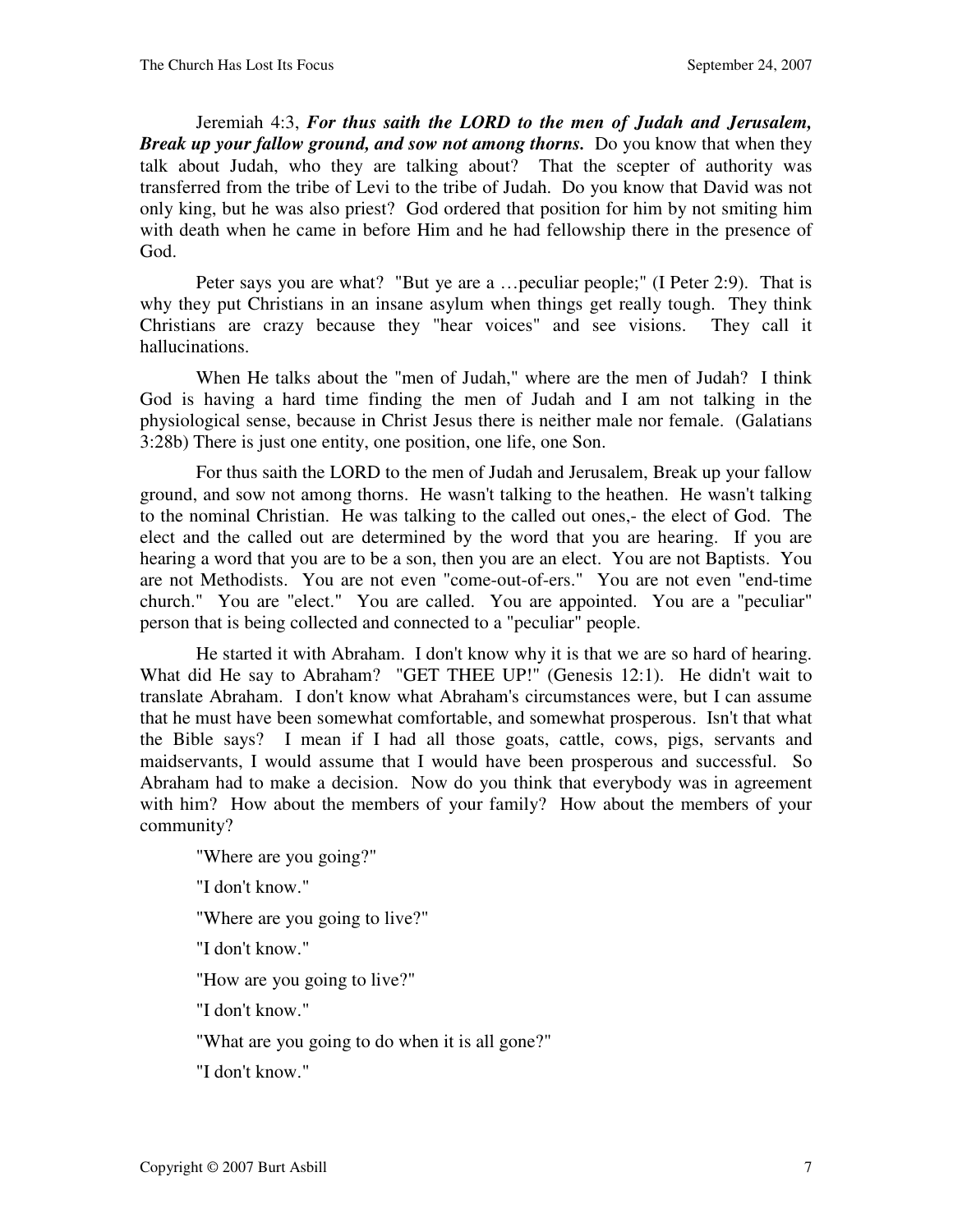We must think that it is like some sort of little fairy tale. We must think that Abraham really didn't pay anything, that he took it all with him. He had family. He had aunts and uncles. He had a father and mother. You know, there is an interesting thought. A lot of us are like Lot. Lot didn't have the reality of the vision, but he had enough sense at least to latch on to Abraham's coat tail. I really want you to get that. He had enough sense, enough spiritual discernment to say, "He may be crazy, but there is something here that I had better be careful of." "I had better be careful here. I had better just attach my wagon to his train." So I think we have a lot of Lots. I think we have Lot Jr. and Lot Jr. Jr. and Lot Jr. Jr. Jr. But having the discernment, having the revelation that there was something here was not enough. Hello? IT WAS NOT ENOUGH! Lot didn't make the grade.

There came a point in the development of Abraham's character that could no longer allow for contingency liabilities. It wasn't that Abraham kicked him out. Lot made his own decision! Do you want to know something? Lot could have made a different decision. He could have said, "Well, you know uncle, I am the junior here. There is something going on here that isn't right, but if you will give me one more opportunity, let me take control of my environment. Let me bring it into authority. Let me talk to my herdsman and let's see if we can't work out some amicable agreement that will not cause a division and a separation in the relationship that I have with you because I love you."

Self-interest, self-preservation, with a predominant, inherent position and my rights won the vote. Some of us are making the same decision. Some of us are faced with the same set of circumstances. Do you know what would have really solved the issue between Abraham and Lot? Do you want to know what would have really solved the issue?

"Uncle, consider what I have as yours. No longer let me be a relative, but allow me to be your servant."

What alternative would Abraham have had? But there was something working in Lot. It had been working there all along. He hadn't been dealing with it. It was an attitude that was festering in his soul and that position of self-interest was not coming under the control or the authority. He always held on to his position of self-interest.

Do you want to know what is wrong with the church? Look at Lot. Do you want to know what is wrong with this church? Look at Lot. It is self-interest. It is selfpreservation. We have lost the focus. We have lost the focus, if we ever knew what the intent or the desire was from the beginning.

Let me give you another example of something a little closer to home and I referred to it a little earlier. At the Garden of Gethsemane, there were twelve men, (only eleven in the garden at the time) and out of the eleven, there were only three that were supposed to be really close. Some of us are like Peter. We are "hit and run" people. We hit and we run. They were good people. They had given up a lot. They probably sustained a lot of criticism and ridicule. You know that the rabbinical society didn't like them very much. If you don't think that society was not vocal in their position of opposition and their place of displeasure, you are mistaken. So it is not as though it wasn't costing them something to follow Jesus.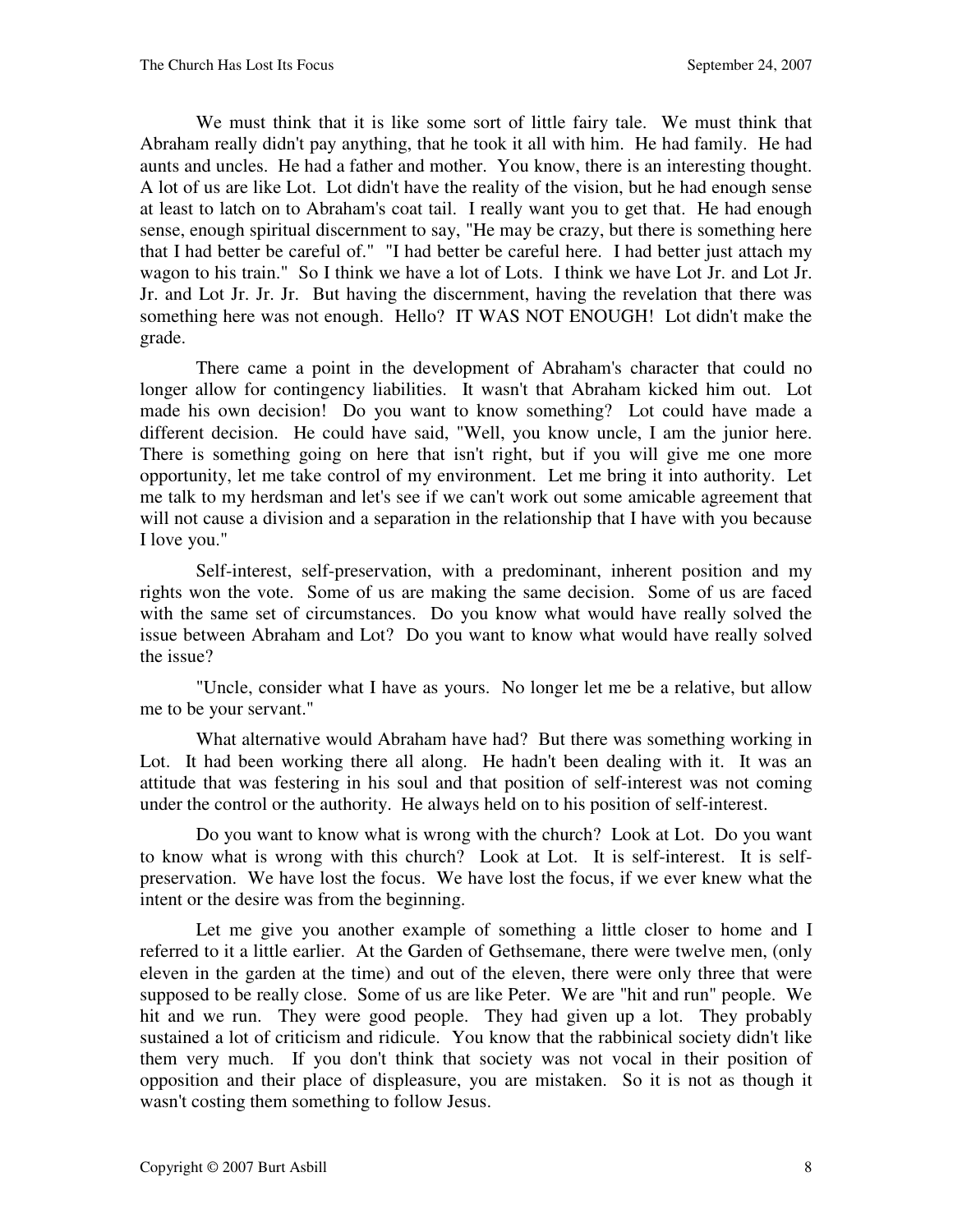Now I don't know what kind of father Zebedee was, but I can guarantee that if I am doing something important and two of my sons walk out of the situation and it is "cold turkey," it is not going to make me very happy (without preparation, if they just walked out on me). If I had two sons and we were involved in a project and I needed them in order for the project to work and they just walked away, I would not be happy. Jesus came and said, "Follow me." They said, "Bye, Dad!"

I would not be a happy camper. I would have problems. I would not only have a problem with them doing it, but that they did it to me. I would also have a problem with this man that was coming along saying, "Follow me!" and that they were following Him, without hesitation and all these years I have been working with them and fighting through the resistance and the rebellion and this Man just comes on the scene and says, "Follow me!" I know what it is to suffer with children. I know what it is to have children that are rebellious. I know what it is to have grandchildren that are rebellious. I know what it is to work with them in a relationship and to try to build something and to have them just resist and fight and then to have something come along and say something and they "run off." So it isn't as though there isn't trouble in the set of circumstances. I mean I can just relate to the circumstances by the fact of my own life. Trouble! Tribulation! What it means to be Christian in the right sense and the sacrifices that are made by individuals to be Christian. It is not something frivolous.

What I am telling you is, "if you desire to be a son it is not sufficient to be a disciple." Every one of you is coming to your Garden of Gethsemane. Every one of you has a place in the garden in the time of tribulation and trouble and the spirit of death, the spirit of murder rises up to confront you. You had better have the nature of the Son! You have to have the nature of the Son! The nature of the disciple wasn't sufficient, it was not sufficient. It took the quality and the nature of the Son. All the nature of the disciple could do was to think of its own position of self-worth and self-life.

Jesus had just talked to them an hour previously. Matthew 26:40, And he cometh unto the disciples, and findeth them asleep, and saith unto Peter, What, could ye not watch with me one hour? One hour. Can thou not watch and pray with me for just one hour? "Lest ye" what? Mark 14:38, Watch ye and pray, lest ye enter into temptation. The spirit truly is ready, but the flesh is weak. Lest you not succumb to the nature that is within you. Lest you do not do what you are going to do. He said, "Tarry ye here, and watch with me" (Matthew 26:38b). Watch and tarry with me. They were more interested in sleeping. They missed the opportunity to be sons. Hello! They missed! They missed! They missed! They missed! Do you understand? They missed! You and I can miss!

The Bible says that I am supposed to work out my own salvation. Philippians 2:12b, *Work out your own salvation with fear and trembling.* Me! Not in my own strength. I am not saying that, but I have a choice to make. I am confronted with my way or His way! Or it could be my way or your way! Do you understand what I am saying? I have to be cognizant of the unction, the anointing of God in my relationship with you, because God isn't necessarily going to come down in His splendid glory and give me this word, "Son! This is the way. Walk ye in it!" He may come through the vessel that I least want to hear from. He may come through the avenue that I least want it to be. But I have a responsibility to hear God. I have a responsibility, an accountability that is going to qualify or disqualify me and I cannot blame it on anybody else.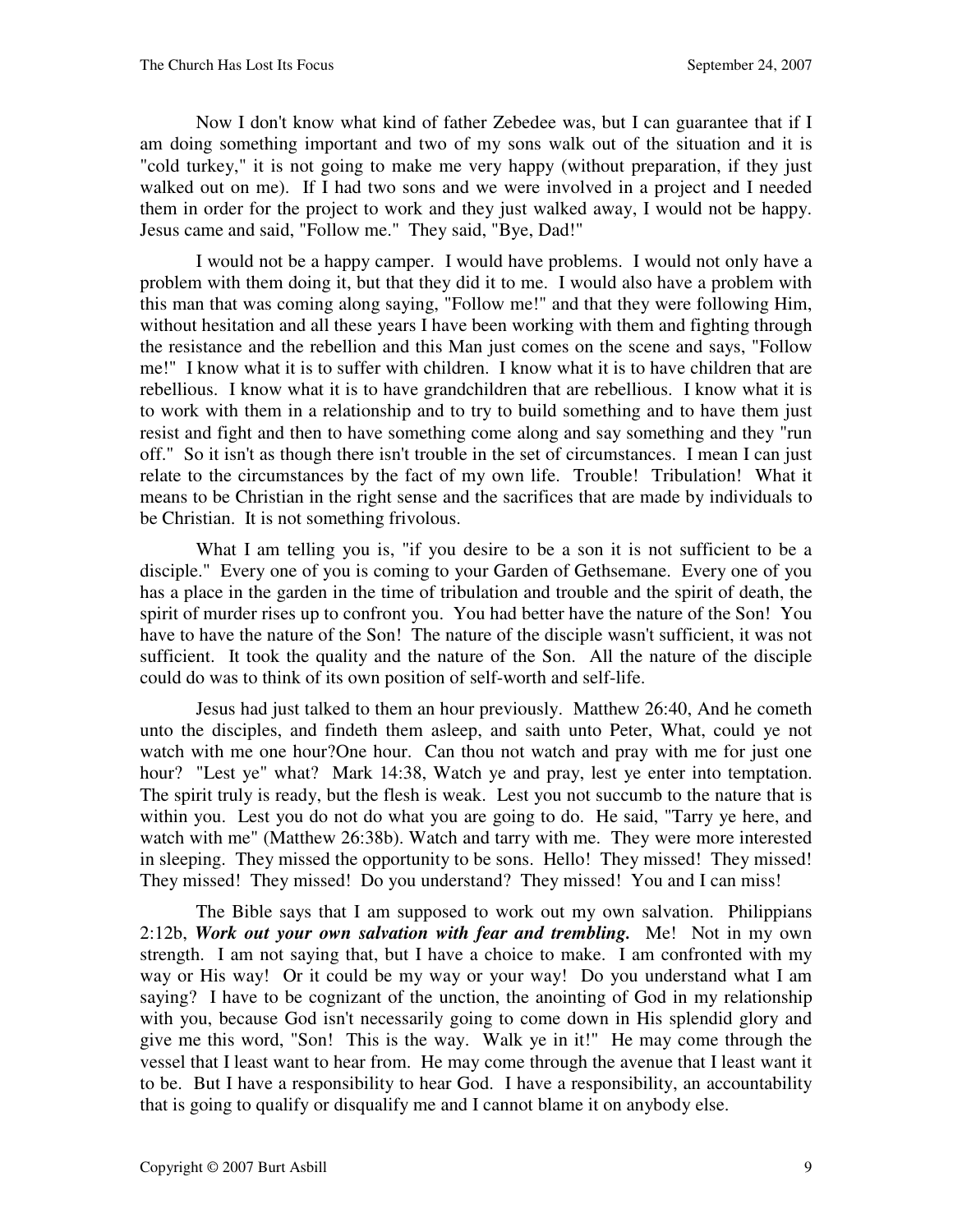"You could have said it any other way but the way you said it." My God. My God. There is a consequence coming to the line of demarcation. I have to take the first step before I can take the second step or receive the third step. Hallelujah. I wasn't born to live. I was born to die, that I might live. We have lost our perspective. We think we are born to self-persevere. Jesus said, "For this purpose." What purpose? "I was born to be crucified." They said, "No, you can't do that. That would ruin all of our plans. That would destroy our ambitions and our aspirations." Isn't it funny? The revelation of sonship always gets in the revelation of self .

I don't know how we missed it. I really don't. I don't know how we missed it. Jesus said to the woman that was weeping over the way that they were treating him and the way that it was going to wind up on the hill of Golgatha . How did we miss it? "Don't weep for Me, sister! Don't weep for Me! Weep for those that are coming after Me." Luke 23:28, *But Jesus turning unto them said, Daughters of Jerusalem, weep not for me, but weep for yourselves, and for your children.* Verse 31, *For if they do these things in a green tree, what shall be done in the dry?* How did we miss it? Did we think that somehow, someway we were going to get "raptured" out of a position of tribulation and suffering? Did we think that we could live our lives in comfort and peace and safety and have the decision to make as to whether or not we were going to be crucified? Did we think that crucifixion was actually a historical event? Did we think that there would be no position or place that we would have to make a decision, that for this purpose, for this reason, for this aspiration and for this Word was I called? Did I hear? Did I respond? Do I not now have the obligation and the responsibility? My God!

Our theology sometimes is, "No man takes my life from me." We seem to forget the other part of it. "I willingly give it up and I lay it down" (John 10:18). So that I what? Do you know that if I don't willingly give it up then I have no aspiration or desire or right to pick it up again? Hallelujah! Is the thought of death so absolute and so horrific in our imaginations and minds to think that there is no afterlife, or after-effect, or after-position of experience? Is heaven just something of a figment of our imagination? Or is it really a realm that exists and moves alongside of this realm that we call natural?

Jeremiah 4:3, *For thus saith the LORD to the men of Judah and Jerusalem, Break up your fallow ground, and sow not among thorns.* "Break up your fallow ground!" You have the right, the liberty and the necessity, YOU! You know, I could have looked at that tractor and that ground. I can think in my mind, "Tractor, go out there and plow that ground." I can come day after day after day after day. The ground doesn't get plowed. The tractor doesn't move. The equipment doesn't do what it is designed to do. I have a responsibility to submit myself to my circumstances and to facilitate the will of God in the aspect of my dying to the nature that is within me, that I might live to that nature that is also within me.

Listen to what this says to the men of Judah and Jerusalem. For thus saith the LORD to the men of Judah and Jerusalem, Break up your fallow ground, and sow not among thorns. Loose them! My God! Do you remember the parable in Matthew of the sower that went out to sow? My God! Do you remember the analogy? Some fell among the rocks. Some fell among the ground that seemed to be good but it says that the weeds and thorns sprung up (Matthew 13:7). Do you remember? He said what? The thorns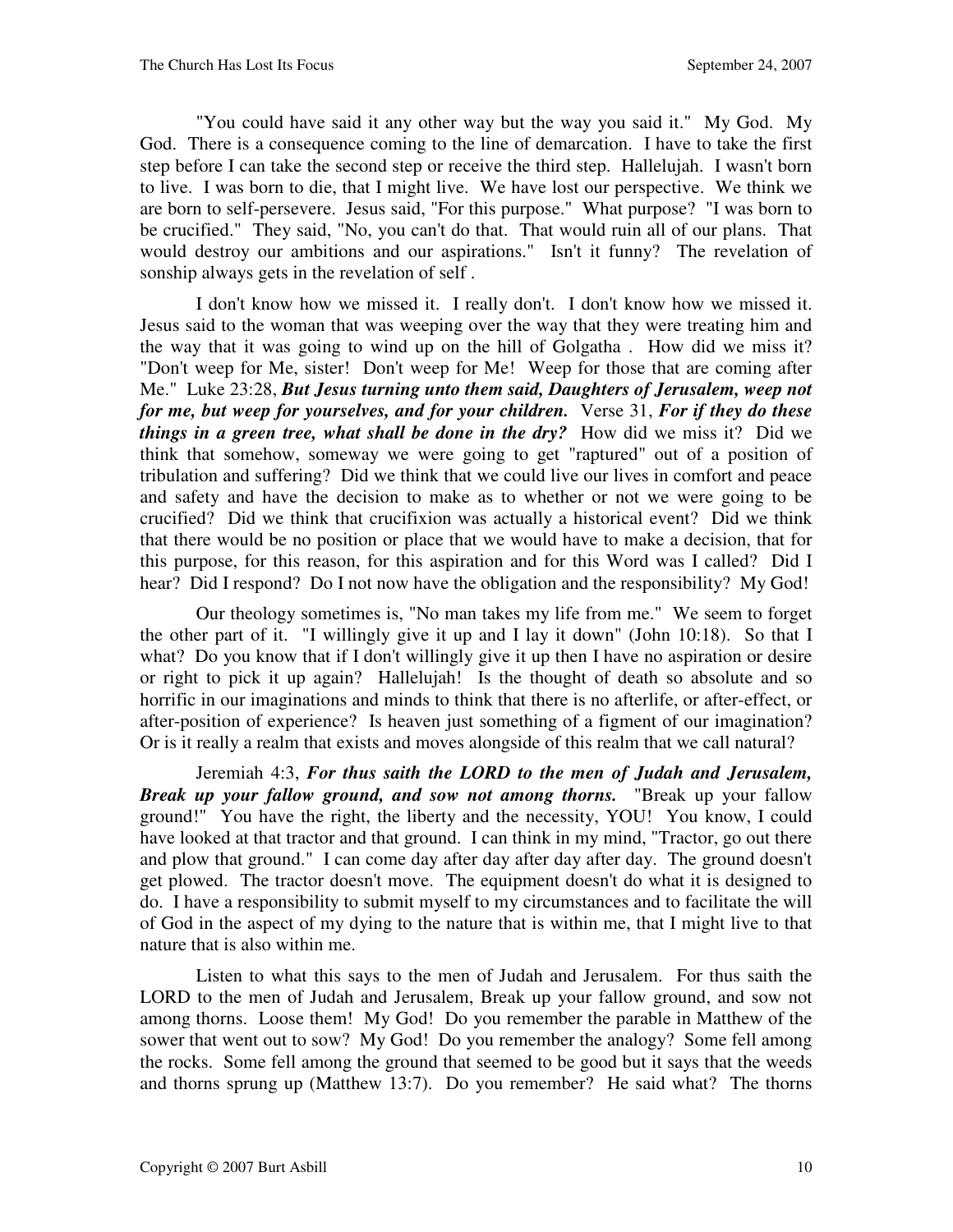and the weeds were what? The cares of this life (Matthew 13:22). Isn't that what He said? That they were the cares of this life? The cares of this world?

You know, I have natural responsibilities. Nancy and I find ourselves in a season that we have never ever ever been as busy in life as we are busy now. What we have to do is humanly impossible. I don't know if you can really understand what I am talking about. It is humanly impossible to do all that needs to be done. We are diligent people, we are responsible people, we are caring people, which adds to the responsibility and the position of diligence that has to be exerted in the thing that we are doing. BUT I cannot use that as an excuse! If I allow it to usurp my position and my desire for God, then there is accountability and responsibility; there is a judgment that comes into my life because of it. God has given us the power to maintain our position of focus upon Him and to receive from Him that which is necessary to do in the natural and to do in the spirit.

I want to tell you something. The load in the spiritual sense doesn't decrease because the load in the natural sense has increased! God always says, "Okay, one more thing. One more thing."

I have a responsibility to work out my salvation. ME! I have a responsibility. My responsibility! MY RESPONSIBILITY! If you don't think people don't bring problems, you are mistaken. Everybody comes with their own suitcase full of problems. Everybody comes with their own suitcase full of spiritual familiar things. If you do not think that they are as weedy as my garden is out there, you are mistaken. But I have a responsibility to tend my garden in the spiritual sense, as I have a responsibility to tend my garden in the natural sense. I learned that a long time ago. I don't think the church has learned it yet. We compartmentalize God. Working hours are working hours and God hours are God hours.

You know, as a young man I grew up working for my father, both my heavenly Father and my natural father. I remember that I was involved in the ministry and I was involved in the work of my father. I want to tell you something. God bless his soul, but my father was a workaholic. He was a man that had great expectations for those that worked for him and what they were supposed to do and how they were supposed to do it. My goodness. One day I got a little exasperated. I had a family. We had needs and not all of them were being met. Nevertheless we were doing the very best that we could with what we had. The work load was increasing in the natural. We had begun church in our home. People were coming. The work load was increasing. The spiritual demand was requiring more and more and I was getting a little exasperated.

I was saying, "God, You are going to have to do something about this situation. You are either going to have to release me from the work situation and let me go into full-time ministry, or You are going to have to release me from my spiritual obligations and let me go into full-time work." (Which I was very willing to do.) My contention that was with God was that "I couldn't do them both." I labored before the Lord in prayer and fasting, seeking His face, while at the same time, working at both obligations. You know, God is never in a hurry, is He? How many of you know that God is never in a hurry? Have you found out God is not like fast foods? You can't drive up to the speaker and speak into it and drive up to the window and get it. So I am kind of like a pot on the stove. So it is not really turned down too low. It is turned up not really high, but a little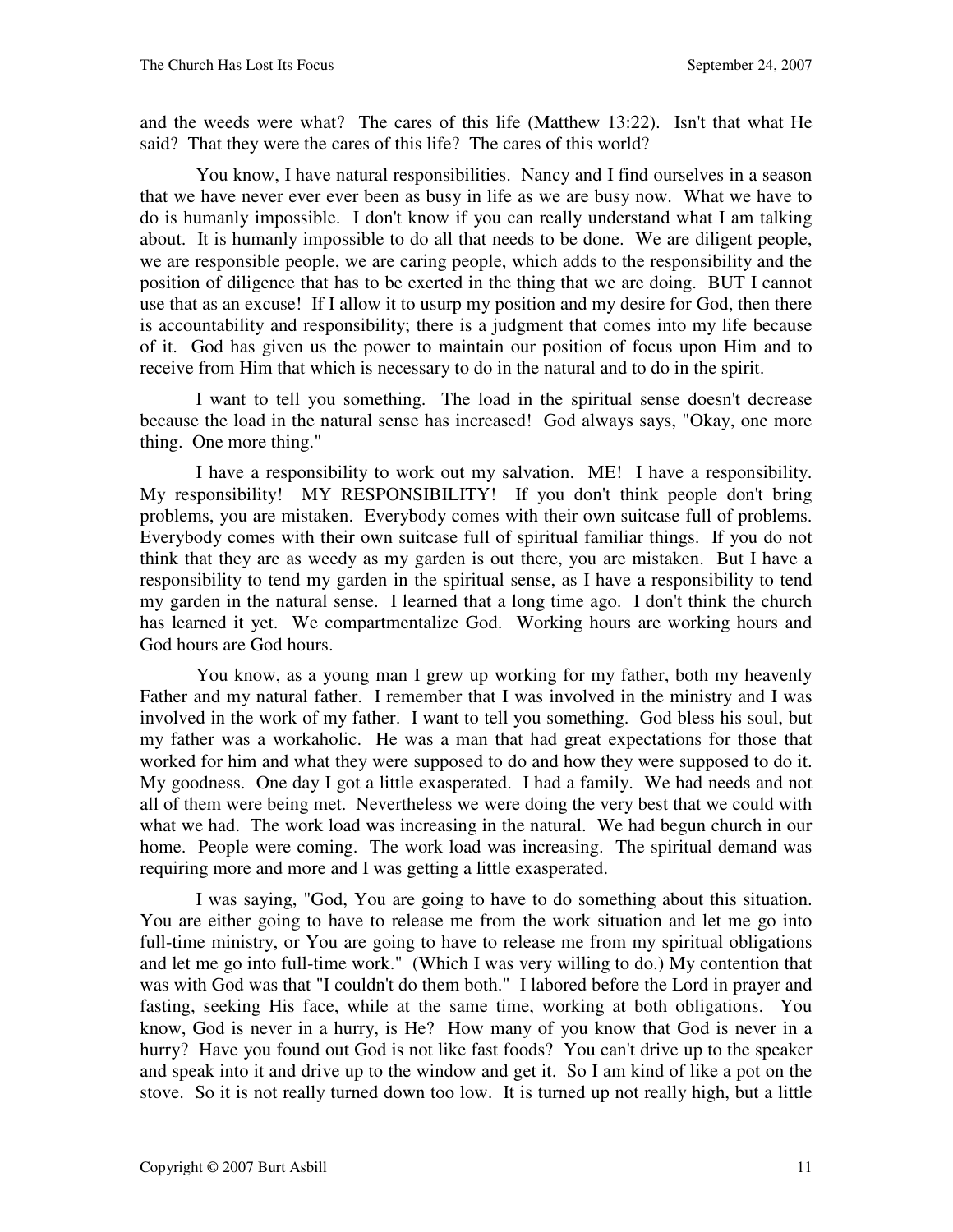bit too high. So you can imagine the sauce beginning to bubble and agitate and boil a little bit. Now, I just want you to picture this because this is what my soul was like. You know how when you turn a pot up a little bit too high, not real high, but a little too high, how it begins to spit. It begins to spit at you a little bit. Uh-huh! That was me! If you would say the wrong thing at the wrong time you might get splattered with the gook that was in the pot. That was me! That was my soul!

So we hear that the prophet is coming and we were having home meetings in order to invite this ministry in. Of course I was being totally objective in my inviting the ministry to come, right? The prophetic ministry. Oh yes. Absolutely not self-oriented at all! But there was this little thought back here, "Well, you know if the prophet is here, maybe he will give me the word that I want to hear. He will give me my sense of direction. He will give me my release." Oh boy! I really think that God has something of a sense of humor to tell you the truth. He let me stew just long enough to bubble and boil.

So the prophet comes and we are having our meeting. My goodness. I am really telling on myself. I'm sure you probably never have any of these thoughts. It was a good word that the prophet was sharing, but I really wasn't interested. I wanted him to get through all the word and then to get to the prophetic part of it. Oh boy! So he ministered and it seemed like he was never going to stop. I was being good, I thought. So finally we get around to the end of the service and he begins to move in that realm of prophetic utterance. There might have been 15 or 20 people there. So he begins, he prophesies to this one and he prophesies to that one. Then he walks over and prophesies to this one and he turns around and prophesies to that one. He is prophesying to everyone except to the one that I think he should be prophesying to and I really think he prophesied to everybody but me.

Of course I am inside kind of seething a little bit. I'm thinking, "God, what are You doing? What is going on here?" All of a sudden as the man was walking back over to his seat, he turns around, he looks at me and he points at me. He says, "You really don't want to hear this. You really don't want to hear this. You really, really don't want to hear this." Of course, about that time I am thinking, "Okay, don't tell me." He says, "I am going to tell you anyway. God says…" I say, "Okay, okay, okay!" "God says…" I am on the edge of my chair, "Which is it going to be, work or the ministry?" "God says, you will do both!" I said, "You are right. I really did not want to hear that." I really did not want to hear it, because I wanted something else. There was something more important to me than hearing the voice of God.

*For thus saith the LORD to the men of Judah and Jerusalem, Break up your fallow ground, and sow not among thorns.* Ask for the fire of God to come into your lives. Ask God to give you tribulation, not for the sake of tribulation, but for the sake of righteousness.

You know, we just really touched the surface here. That piece of equipment that I have got on the back of my tractor, it has six of these big long shanks. I would say that that equipment probably weighs a thousand pounds. You know, I have seen ground so hard that it just skids across the top of the ground. Then I have to come back again and again and again. Sometimes I can get the shank down six inches and I need to go down